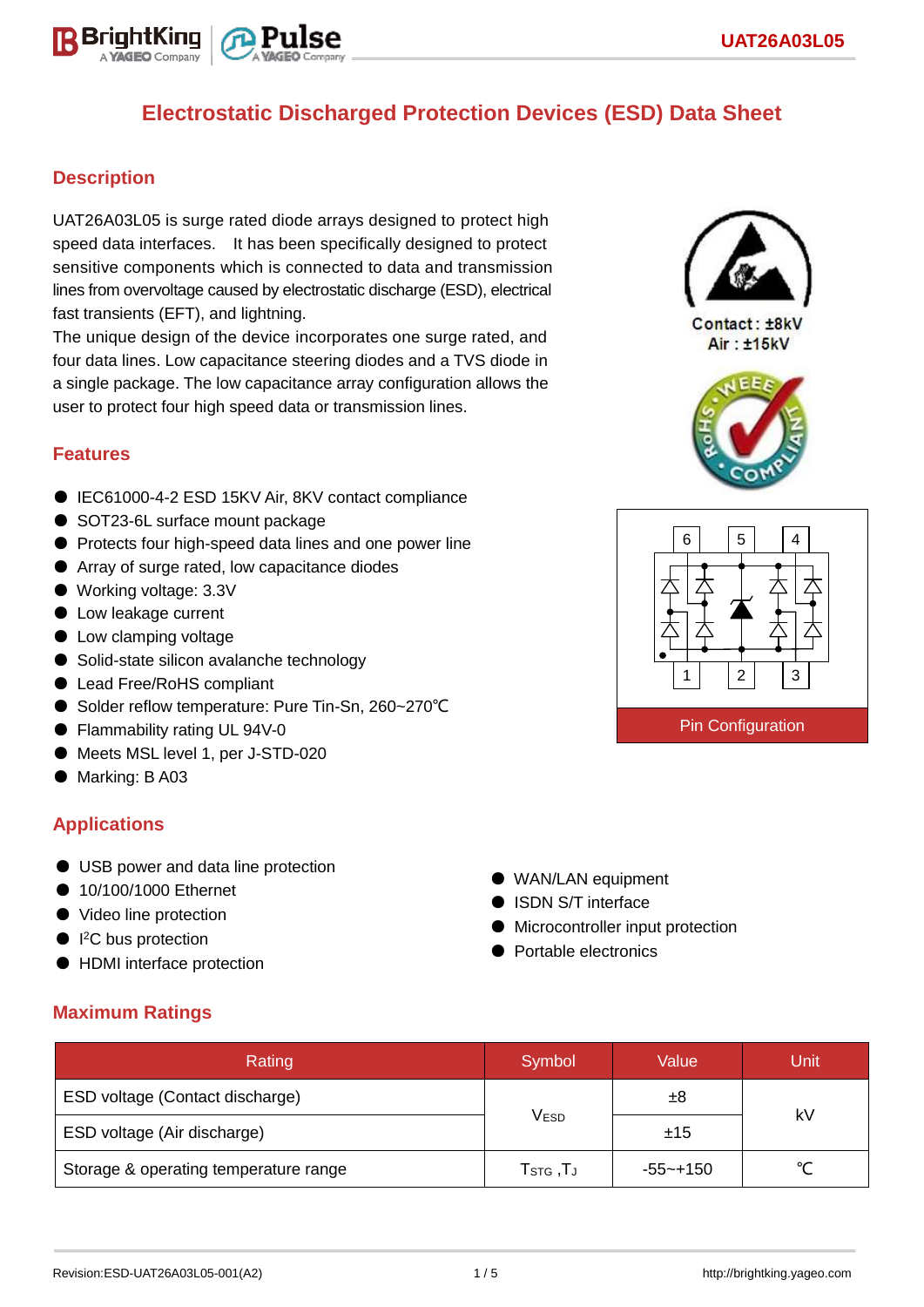

# **Electrical Characteristics (TJ=25**℃**)**

| Parameter                              | Symbol                    | <b>Condition</b>                                  | Min. | Typ. | Max.           | <b>Unit</b> |
|----------------------------------------|---------------------------|---------------------------------------------------|------|------|----------------|-------------|
| Reverse stand-off voltage              | <b>V<sub>RWM</sub></b>    |                                                   |      |      | 3.3            | V           |
| Reverse breakdown voltage              | <b>V<sub>BR</sub></b>     | $I_{BR}$ =1mA                                     | 4.5  |      |                | V           |
| Reverse leakage current                | <sup>I</sup> R            | $V_R = 3.3V$                                      |      |      |                | μA          |
| Clamping voltage ( $tp = 8/20 \mu s$ ) | $V_{\rm C}$               | $I_{PP} = 1A$                                     |      |      | 8.5            | V           |
| Clamping voltage ( $tp = 8/20 \mu s$ ) | $\mathsf{V}_{\mathsf{C}}$ | $I_{PP}=4A$                                       |      |      | 15             | V           |
| Peak pulse current (tp=8/20µs)         | $_{\rm lpp}$              |                                                   |      |      | $\overline{4}$ | A           |
| Off state junction capacitance         | $C_{J}$                   | $0Vdc$ , f=1 $MHz$<br>Between I/O<br>pins and GND |      | 0.5  |                | рF          |

# **Applications Information**

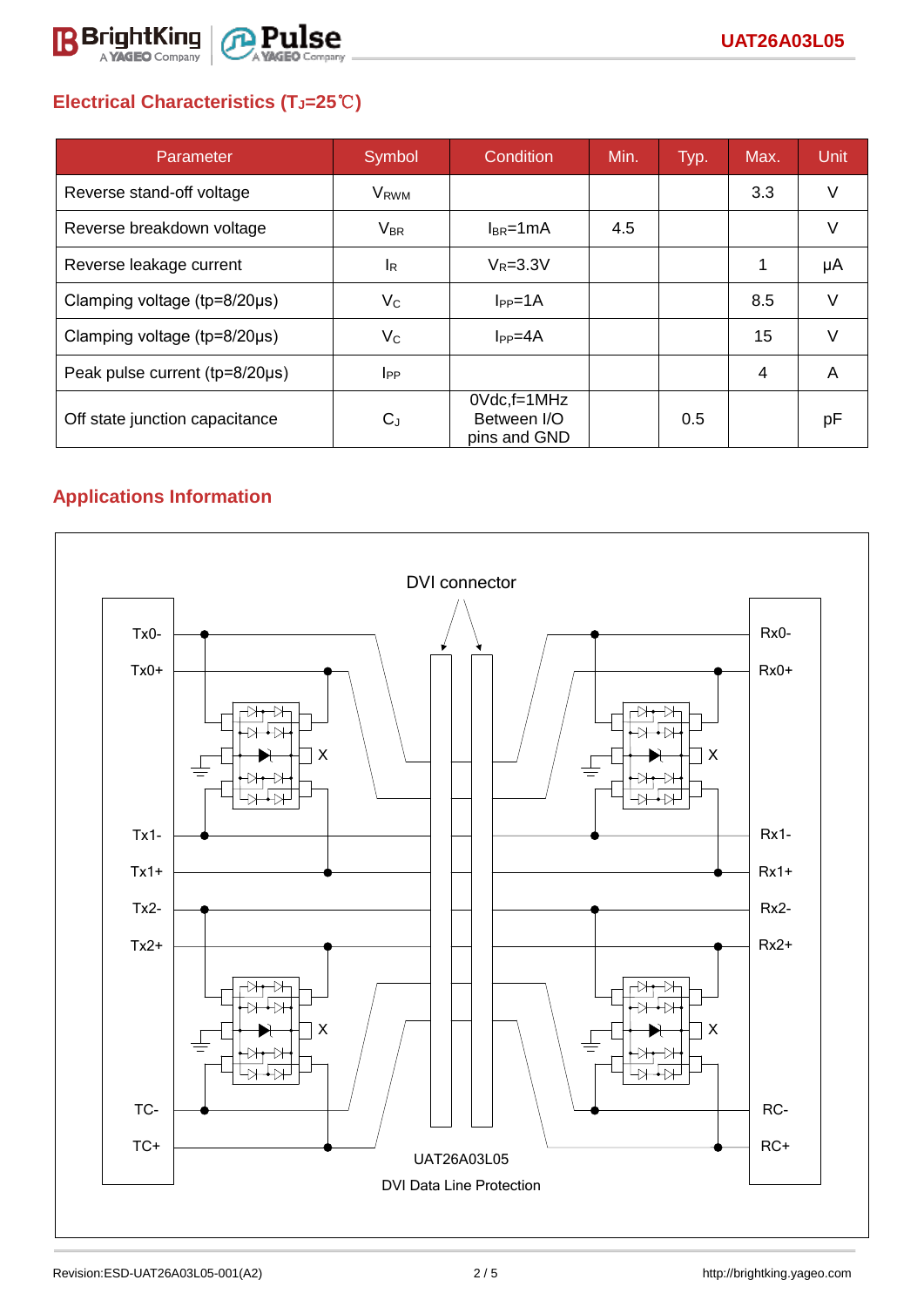

### **ESD Protection Standards**

#### **IEC61000-4-2**

Interfaces of consumer electronic equipment are widely specified according to the International Electrotechnical Commission standard IEC61000-4-2. This standard is not targeted towards particular devices but towards general equipment, systems and subsystems that may be involved in electrostatic discharge. consists of a 150pF capacitor and a 330Ω series resistor representing the counterpart to the Device Under Test (DUT).



#### **Human Body Model (HBM, MIL-883E method 3015.7)**

The HBM standard simulates an ESD surge generated by human contact to electronic components.

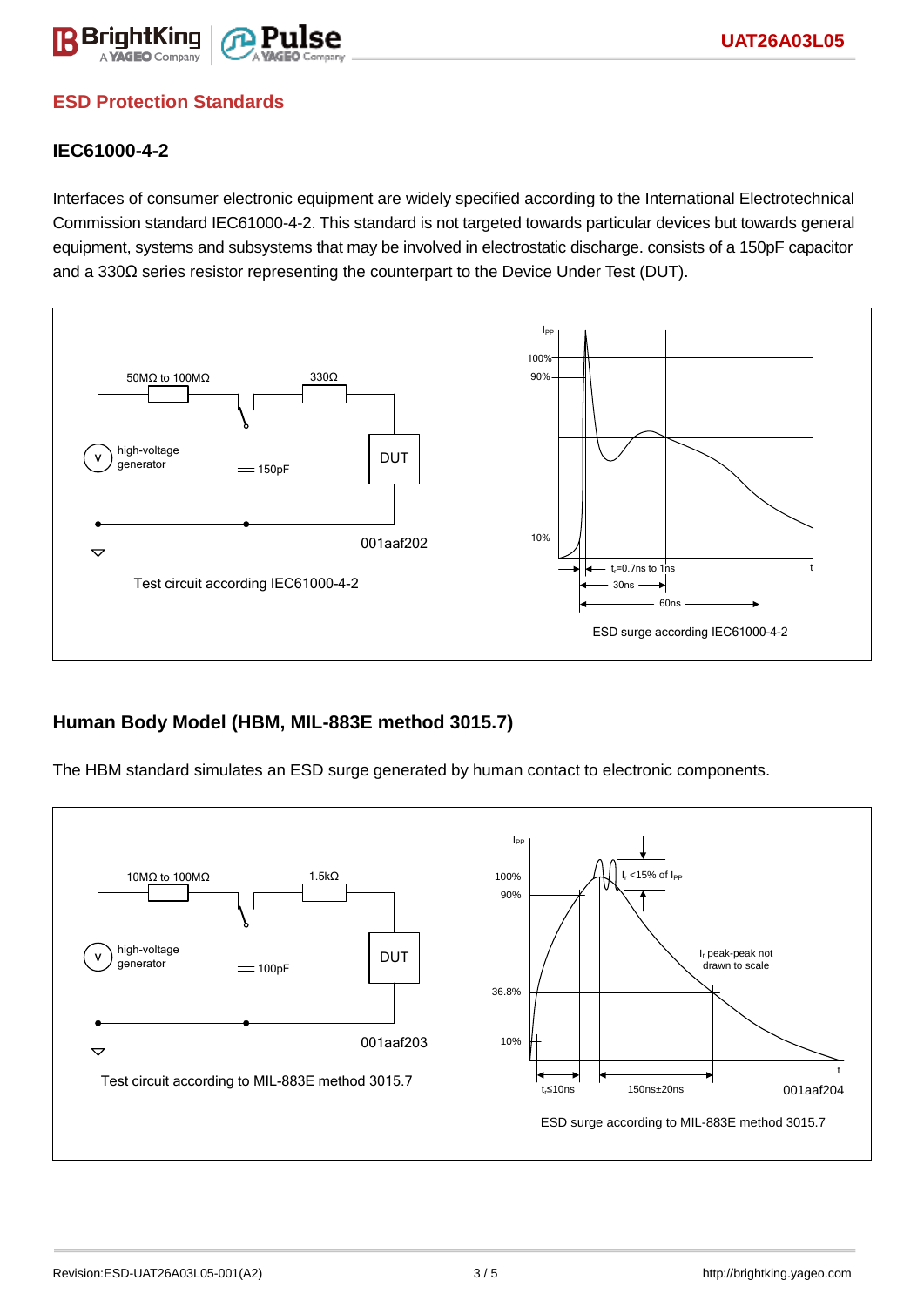

### **Recommended Soldering Conditions**